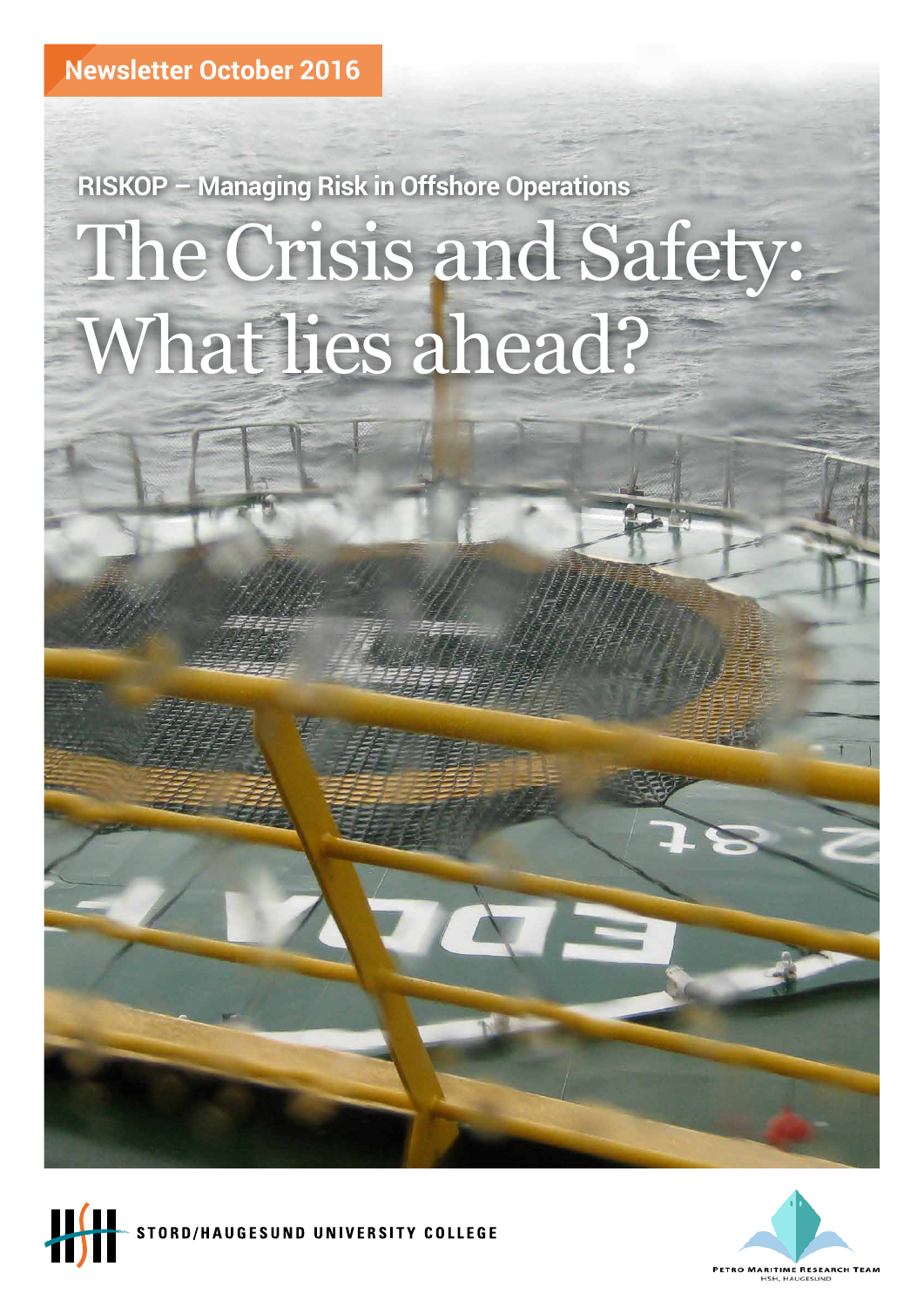The RISKOP project studies how risk is identified and managed in order to increase safety in offshore operations. This knowledge will be converted to or integrated into teaching programs at HSH and University Nord, our partners and SIMSEA. The project is running for a period of four years from June 2013 and is financed by the Norwegian Research Council, Lundin Norway, Odfjell Drilling, Knutsen OAS, Solstad Offshore, Østensjø Rederi, Eidesvik Offshore, Farstad Shipping, Deep Ocean and Westcon Løfteteknikk. The project includes SINTEF, Uni Research Polytec, SIMSEA and Kongsberg Maritime as research partners and a resource group of the professors: Helen Sampson, SIRC at University of Cardiff, Rhona Flin, University of Aberdeen, both UK, Erik Hollnagel, University of Southern Denmark, Ole Andreas Engen, University of Stavanger, Norway, Silvia Jordan, University of Innsbruck and Richard Bagozzi, University of Michigan, USA.

The project is organized in three work packages; the first is studying risk management in anchor handling, rig move and lifting operations offshore. The second work package is studying work relations, leadership and the participants' evaluation of operational results. The third work package group, studies bridge officers' risk perception, risk identification, and the non-technical skills of bridge officers (the cognitive, social and personal resource skills that complement technical skills).

The RISKOP team: Jan R. Jonassen (Project leader), Lene Jørgensen, Idar A. Johannessen, Bjarne Vandeskog, John Ferkingstad, Chunyan Xie, Guro Persdotter Fjeld, Helle Oltedal, (all from Stord/Haugesund University College) Kari Skarholt, Gunnar Lamvik (from SINTEF) and Gunnar Birkeland (UniResearch Polytec). Contributors to this newsletter: Guro Persdotter Fjeld, Bjarne Vandeskog and Jan R. Jonassen.

## Reduced trust and lack of collaboration can hurt safety offshore

This is one of the conclusions presented at a Partner meeting of the RISKOP project September 21 at Stord/Haugesund University College, Haugesund, Norway. The basis for the conclusion was an academic article written by Professor Jan R. Jonassen in collaboration with researchers from SINTEF research institute and NTNU University. The article was presented and published at the ESREL (European Safety and Reliability) conference, Strathclyde University, Glasgow on September 26, 2016:

Skarholt, K., Lamvik, G., Antonsen, S., Røyrvik, J. and Jonassen, J.R. (2016), Economic crisis in the Norwegian offshore industry: How may it affect safety conditions in offshore operations? In Walls, J., Revie, M. and Bedford, T.: Risk, Reliability and Safety, Innovating Theory and Practice, CRC Press/ Balkema, Leiden, The Netherlands. ISBN: 978-1-138-02997-2.

#### What are the oil companies doing and how are suppliers responding?

The oil companies tackle the drop in oil price by implementing several actions towards their suppliers, Professor Jonassen says:



- Operators are pressing the contract risks down the supplier chain.
- The focus is now on control; costs, documentation, crew, vessels and equipment.
- Trust and openness between companies, teams, and individuals are threatened, as it is pivotal for the upkeep of safety.
- Measuring time in anchor handling operations has been implemented again.
- Uncoordinated and coincidental inspections are potential dangers for running operations and should be coordinated.
- The oil business have few standards on equipment and parts enabling considerable cost reductions which would have contributed to the upkeep of competence and safety.
- There is no room for provisos in the contracts anymore, not even for uncontrollable factors such as bad weather.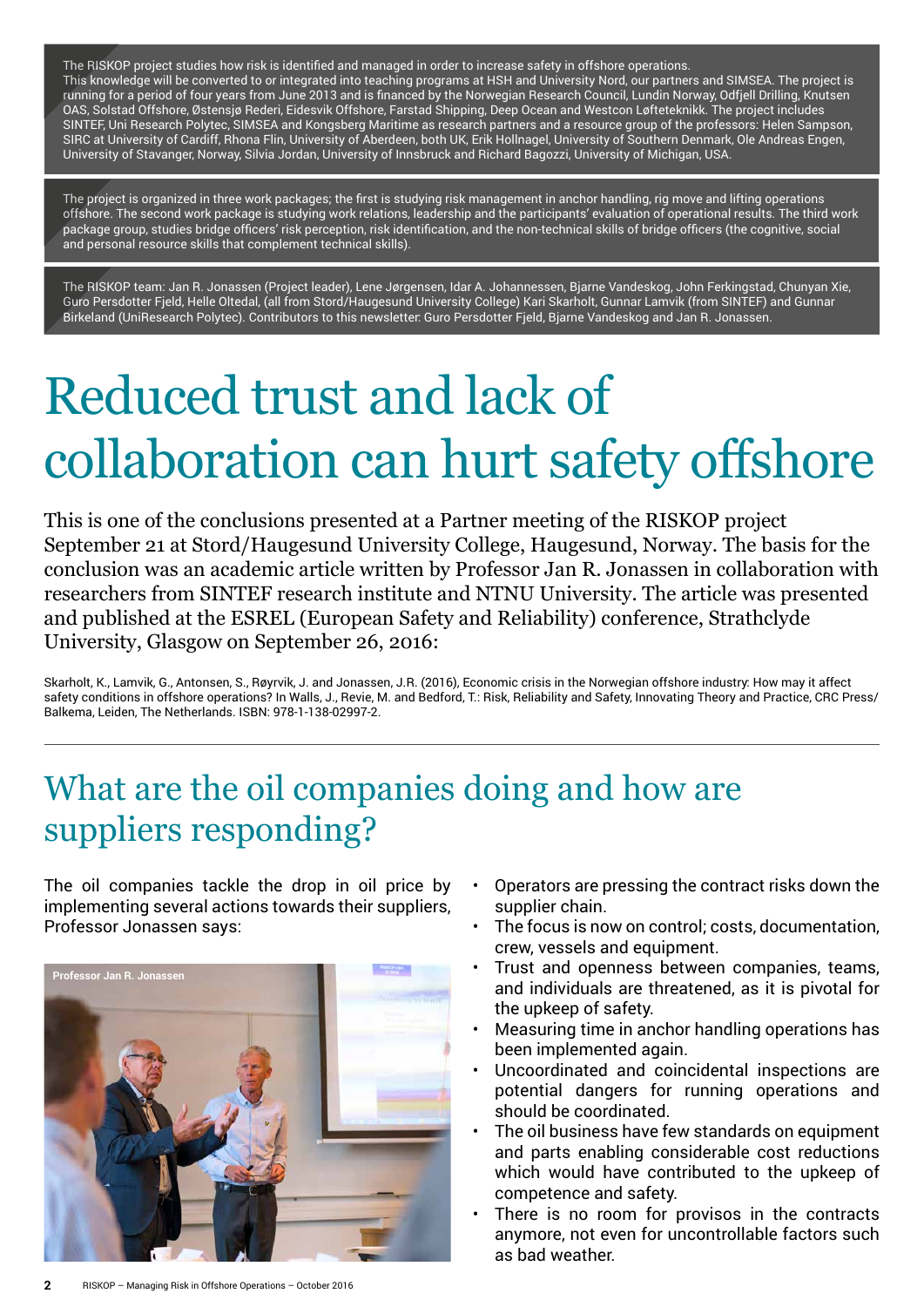





• Driving forces in the market is changing from collaboration and partnership to sole responsibility for the suppliers and resulting in what some respondents call "cannibalism".

However there are positive effects of the crisis; Cost reduction, increased productivity, distribution of competence to other parts of maritime business and potential simplification of management systems.

Statoil as the major operator has made a considerable effort to reduce their costs both in running operations (20 %) and in engineering of new field plans (40 %) in order to handle lower oilprice.





#### How will these measures affect safety?

We can see several actual areas where safety may be considerably affected, for example:

- Administrative and contractual consequences of incident reporting (punishment, vessels taken off hire, captain in endless meetings/"trials") may lead to loss of trust, fear and less reporting.
- Companies claim that safety will be upheld, but we wonder if control authorities will accept minor changes which over time in total could reduce the safety standard.
- Shorter contracts and more temporary crew hire may lead to protection of individual competence and less knowledge sharing between crewmembers.
- Reduced trust may result in reduced openness.
- Reduced openness may lead to less reporting of incidents and near incidents, less learning, and a negative impact on the work quality.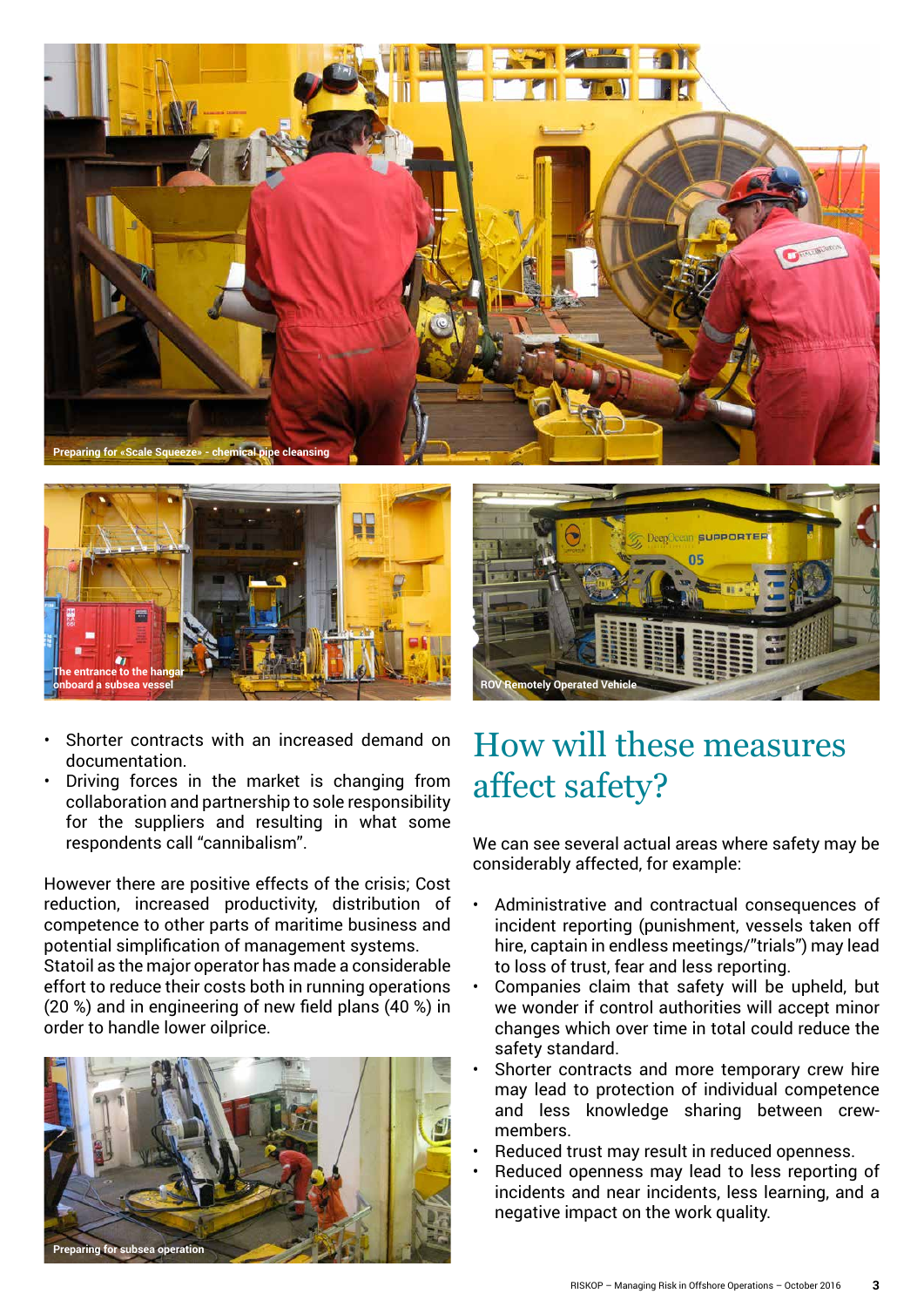• The oil companies are firm on breach of safety standards; which may lead to termination of contracts but how will this affect the reporting of future incidents and near incidents?

**Hugo Halvorsen** representative from SfS, (Samarbeid for Sikkerhet) Cooperation for Safety, reflected on the theme "How to keep, and further develop trust and safety in times of increasing pressure on cost and resources? Halvorsen claims that leaders in the offshore and maritime domains seem genuinely interested in keeping their organizations safe, despite the current crisis in the industry. However, he points to the challenge of acting on good intentions – and on involving all parts of the organization from leadership to operators at the ground floor.

*According to Halvorsen, the key points in meeting the current challenges relate to 1) leadership, 2) the retention of good competencies, 3) continual innovation, and 4) being a learning organization.*

When it comes to leadership, the importance of real involvement and communication with the "sharp end" is upheld. A continuous  $-$  and authentic focus of the importance of safety and HSEQ is a vital part of this process. One side of this development is involving all parts of the organization in the effort, for example

by engaging in discussions about the real dilemmas concerning the tensions between cost-effectiveness and maintaining safe practice.

The retention of competencies is also an important point. In times of downsizing and penny pinching, organizations should attempt to find the balance between cutting costs and keeping essential competencies. In addition to preserving the key competencies in each department, it is important to ensure continuous competence development for the personnel (as a whole, as well as each individual) remaining in the organization.

Continuous innovation is important, as well and many organizations believe this to be essential. However, actually daring to explore new possibilities and practices is a challenge in an insecure market. Halvorsen encourages organizations to put a real and concrete effort into daring to innovate, and to identify new solutions that can contribute to both lower costs and safer practice.

Experiences drawn from successes, as well as failures should be used as a basis for learning. It is important to establish structures that enable and facilitate learning at all levels of the organizations, as well as in the broader domain.

#### The operator perspective - Statoil

**Bjørn Ø. Holst, Chief Operating Officer – Corporate Safety & Security, represented Statoil at the meeting. He energetically presented the balance of managing a system with thousands of suppliers in a time dominated by major cost reductions and restructuring.** 

Statoil currently focuses on four main strategic initiatives. *1) Compliance and leadership.* In this, there is a sense of desired practicality and pragmatism.



One example of this is that Statoil seeks to make their procedures shorter and more relevant - without losing any of the important content that lies in these.

*2) Risk awareness. 3) Efficient barriers.* This entails a focus on both the technical and non-technical aspects of risk and safety and *4) Improve relationships with suppliers.* This final point requires Statoil to continue to be dependent on their suppliers, and continue to work to improve these relationships and operational cooperation. Holst points out that a main goal for the four strategic initiatives is to focus on real efforts and real consequences.

He encouraged as well the societal responsibility Statoil has as a partially owned public company. Statoil does not benefit from a situation where suppliers are losing money in the end. He is preoccupied with the value for Statoil to learn from their suppliers and keep the door open for input and suggestions.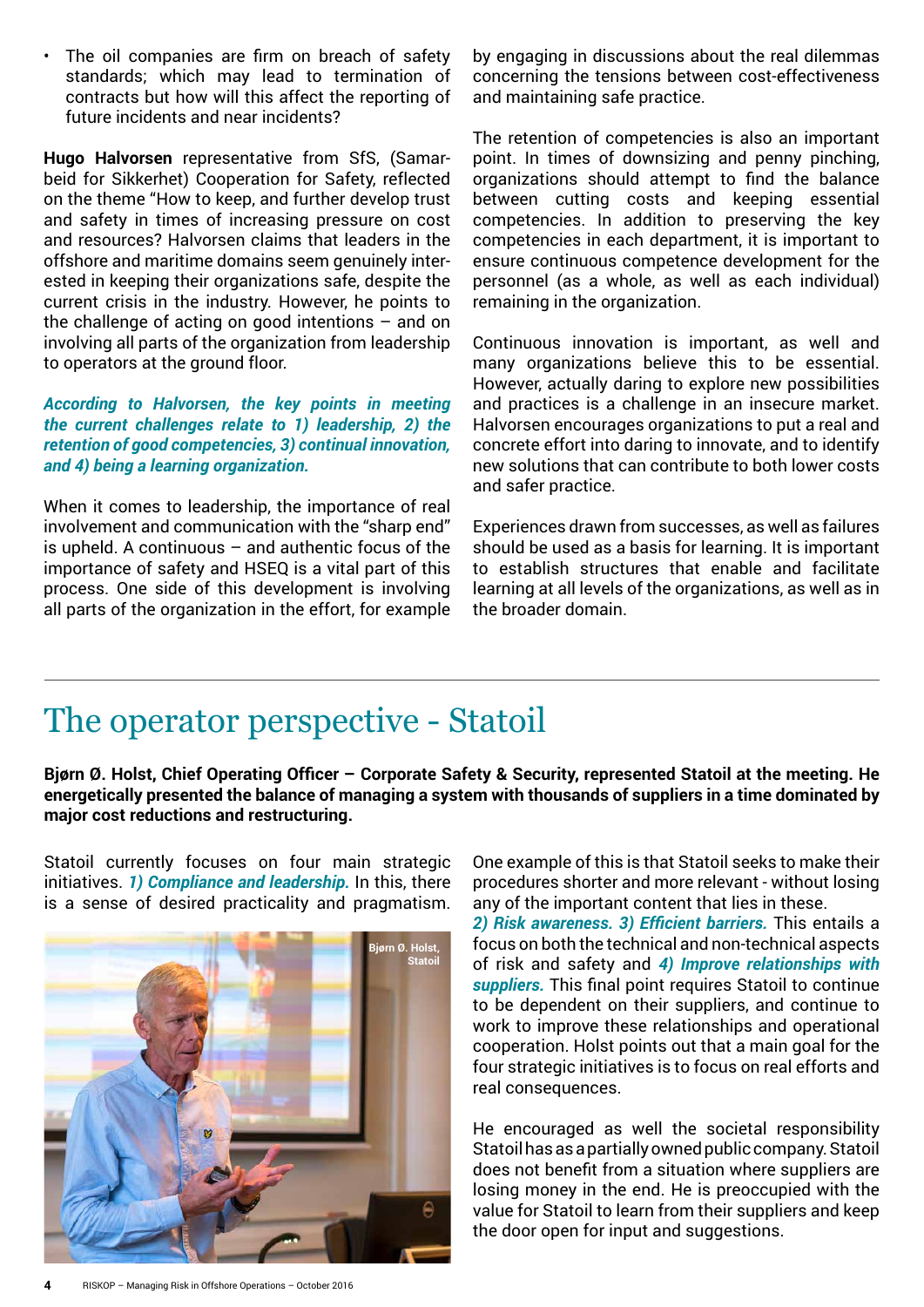#### How is safety maintained, by proactive and preventive measures, when radical cost-cutting is implemented?

This discussion opened up many issues. Among these was the problem of how to simplify and standardise quality assurance and safety management procedures, in order to focus on the kinds of accidents that really matter, i.e. serious personal injury, fatal accidents and large scale disasters.



**Hugo Halvorsen from SfS** (Cooperation for Safety) pointed out that safety management systems that focus on the small, and relatively insignificant, personal injuries undermine the legitimacy of the safety management systems as a whole.

One of the shipping delegates commented that a serious stumbling block for this kind of change is that a reporting system that does not gather information about small scale accidents may not gather enough data to identify trends, and thus cannot be used to compare differences in safety practices between different actors, vessels, shipping companies etc.

One of the HSEQ directors conveyed that they have recently streamlined their procedures and have produced a safety management system that their employees actively use (one pager A-5 plastic laminated). Maintaining a simple, yet efficacious system is a continuous challenge as clients regularly demand that new elements should be added to the existing system. His shipping company now challenges these demands by demonstrating how the new demands are already met within the existing system. The discussion then turned to whether sub-contracts with a shorter duration could also lead to shorter contracts for employees, and if this could influence safety negatively.

#### *A related question was how the industry can maintain high levels of competency among employees?*

One of the offshore companies informed us about their change from a 1:1 shift system to a 1:2 system which has been implemented to maintain crew competency. When they had to lay up ships they wanted to avoid losing the crews and their competence. By changing from two to three shifts, on the vessels still under contract, they have avoided letting anyone go.

Employees including labour unions accepted the new temporary system and a 39 % reduction in salary. Consequently, when they manage to secure new contracts for their laid up ships they have all the crew members they need, ready and on hand, and can mobilise a laid up ship in only four days. The crew can then return to their previous schedule and salary.

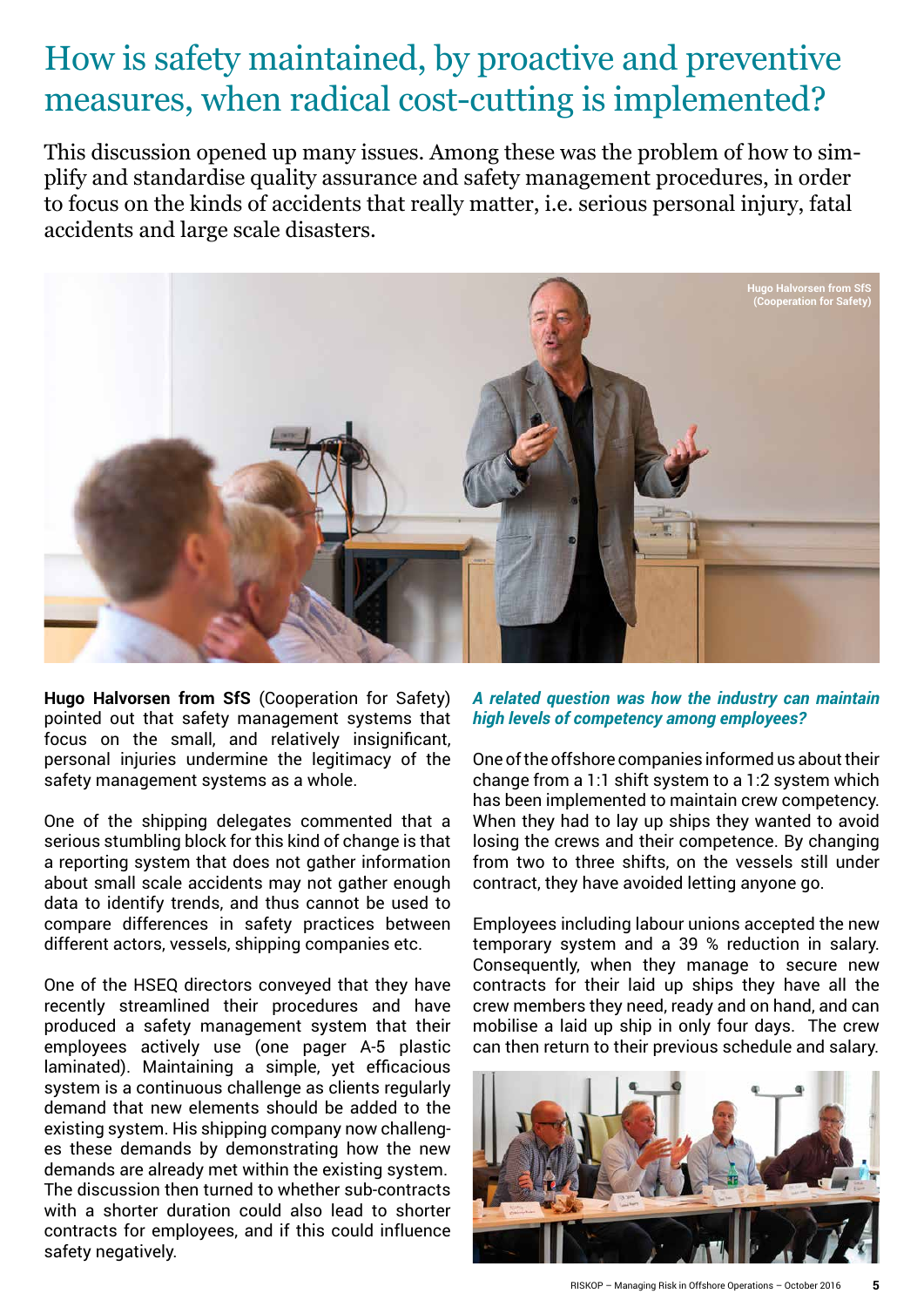### What can Statoil do to prevent a decay of safety offshore?

**"This is a job we have to do together with our suppliers",** Holst, Statoil, said summing up his impressions of the meeting, "we are not able to manage the situation without you"; he said to the participants and furthered; "I have learnt a lot in dialog with you during this meeting, which I will bring to the top leadership. *I will bring with me some commitments for further evaluation and development within the company:*

- The system of incident reporting (with a view to simplify and increase focus on incidents with a serious potential and major accident focus).
- Standardization of contract formats and reduction of documentation volume (need for simplification, especially by short contracts).
- Operators have to be more receptive to the

knowledge and recommendations of suppliers regarding cost effective and sustainable logistical systems.

- Simplification of bridging documents.
- Approved international certification must be basis for reduced operator verifications and documentation requirements.

## Trust & Safety

To round up the conference, researcher Dr Bjarne Vandeskog presented his research on the micro-dynamics of trust in relationships between PSV (Platform Supply Vessels) crews and crews on offshore installations.

The mainstay of his message was that cooperation is the key to effective and safe cargo delivery operations, and trust between vessel and installation is crucial to achieve it. Both crews share the overarching aim to keep the installation operating, but installations and vessels have different sub-interests at heart when trying to do so. Sometimes these interests are in conflict, e.g. when a vessel needs to leave an

installation that is not ready to receive it, in order to keep its schedule with other installations. Vandeskog also pointed out that there is an inequality of power between vessels and installations, with vessels as "servants" and installations as "masters".

During lifting operations it is also necessary for operators to maintain a "healthy" level of "distrust"

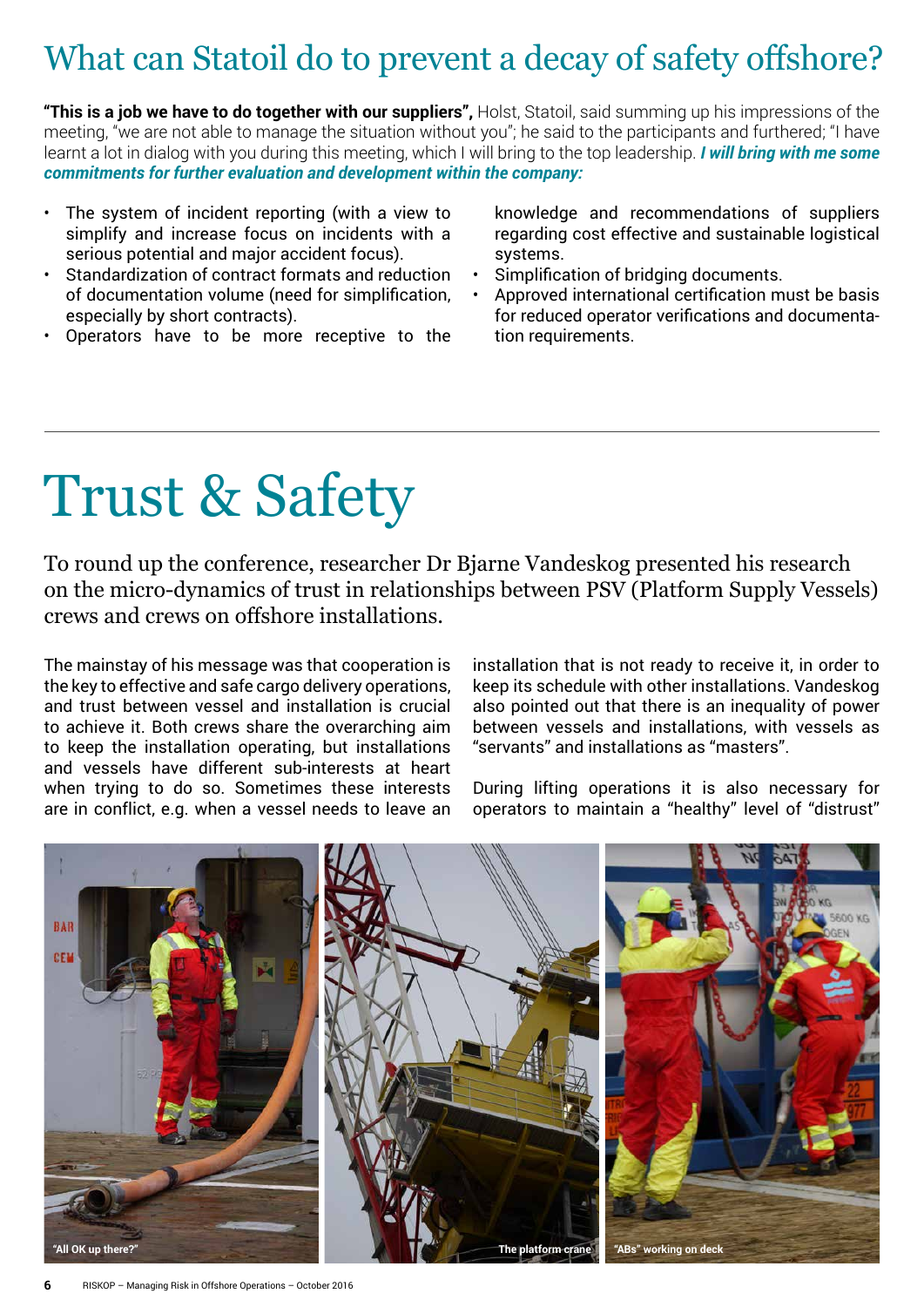



of each other so that one constantly monitors that the other is not doing something unsafe. In addition to this, operators on both vessels and installations engage in "othering" discourses where they portray the crews they need to cooperate with, as less competent and with slacker moral than themselves.

These four structural elements (conflicting interests, unequal distribution of power, the need to question competence and "othering" discourses) all pull in the direction of undermining trust in the relationship. At the same time, other mechanisms contribute to increase trust; e.g. every time they collectively agree on terminating an operation because the weather was too bad, every time a crane operator who has previously worked as a sailor acknowledges that he recognises and appreciates the working situation of the AB's and similar experiences of looking out for each other. The problem is that there are far more structural generators of distrust than the opposite. Previously PSV and installation crews regularly participated in co-training workshops where they learned about each other. Part of these workshops took place in simulators where they would swap jobs, crane operators working on the PSV and sailors operating the crane.

All the informants we spoke with who had participated in such workshops, or had had similar experiences where they learned about the work-situations of the people on the other end, wanted more of the same in order to give the trust in the relationships better conditions to grow.



#### Further plans for the RISKOP team:

- Completion of a major survey towards crews on board multipurpose vessels on job performance and daily management support
- Define and examine important non-technical skills used by bridge officers for performing safe and effective operations.
- Complete the article «Risk, trust and othering in the offshore cargo supply chain».
- Complete an article on stimulus case interview methodology.
- Complete report on management and performance of subsea operations and report on risk, safety, and management of anchor handling operations.
- In cooperation with our partners, we will develop better ways of familiarizing the crew for risky operations.